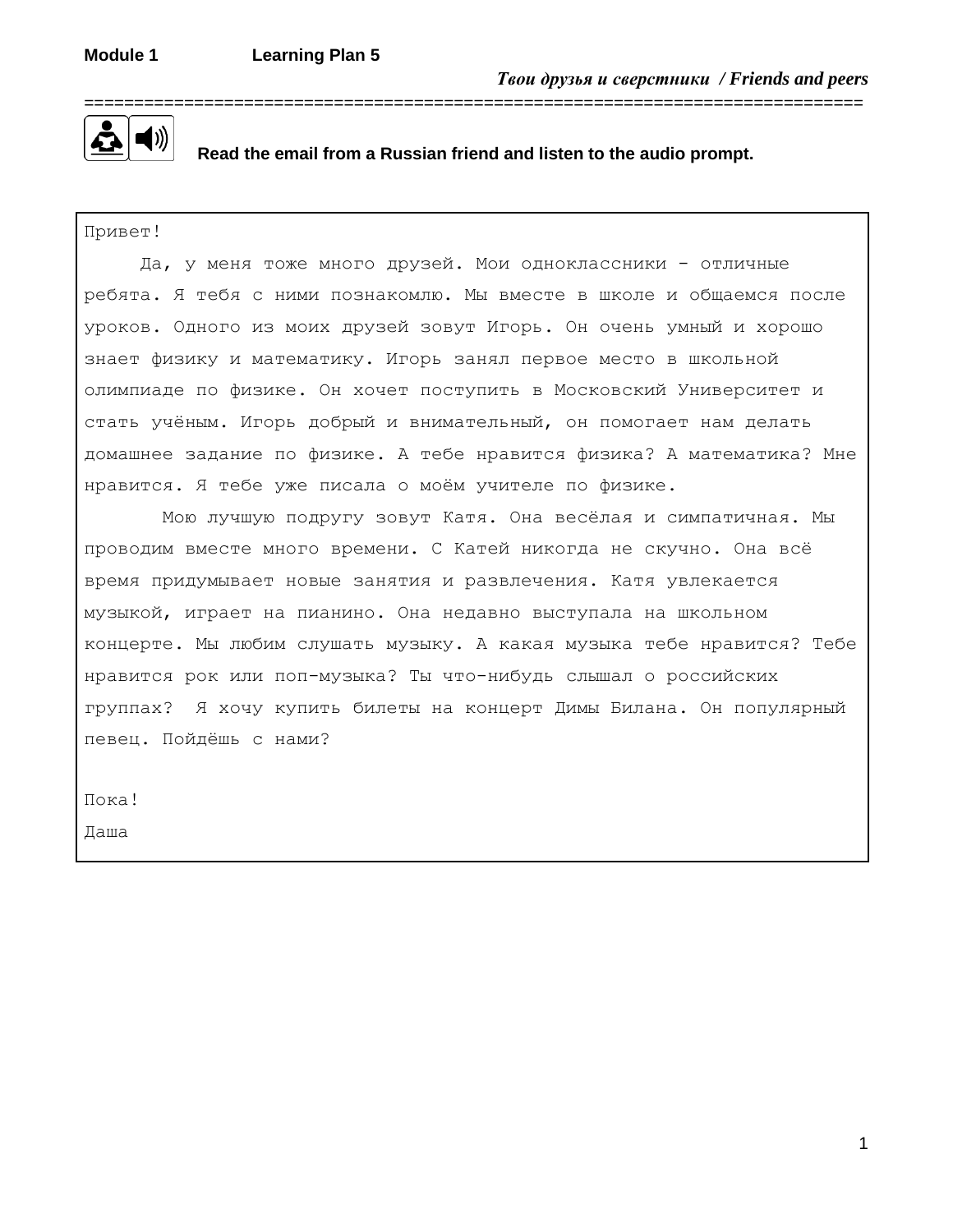**Comprehension Checks**

#### **Упражнение 1**

**Write a sentence that summarizes what you have learned about Dasha's friends. You should spend no more than two minutes writing. The sentence will then help you prepare to write a blog entry about your upcoming trip.**

\_\_\_\_\_\_\_\_\_\_\_\_\_\_\_\_\_\_\_\_\_\_\_\_\_\_\_\_\_\_\_\_\_\_\_\_\_\_\_\_\_\_\_\_\_\_\_\_\_\_\_\_\_\_\_\_\_\_\_\_\_\_\_\_\_\_\_\_\_\_\_\_\_\_\_\_\_\_\_\_\_\_\_\_

\_\_\_\_\_\_\_\_\_\_\_\_\_\_\_\_\_\_\_\_\_\_\_\_\_\_\_\_\_\_\_\_\_\_\_\_\_\_\_\_\_\_\_\_\_\_\_\_\_\_\_\_\_\_\_\_\_\_\_\_\_\_\_\_\_\_\_\_\_\_\_\_\_\_\_\_\_\_\_\_\_\_\_\_

\_\_\_\_\_\_\_\_\_\_\_\_\_\_\_\_\_\_\_\_\_\_\_\_\_\_\_\_\_\_\_\_\_\_\_\_\_\_\_\_\_\_\_\_\_\_\_\_\_\_\_\_\_\_\_\_\_\_\_\_\_\_\_\_\_\_\_\_\_\_\_\_\_\_\_\_\_\_\_\_\_\_\_\_

\_\_\_\_\_\_\_\_\_\_\_\_\_\_\_\_\_\_\_\_\_\_\_\_\_\_\_\_\_\_\_\_\_\_\_\_\_\_\_\_\_\_\_\_\_\_\_\_\_\_\_\_\_\_\_\_\_\_\_\_\_\_\_\_\_\_\_\_\_\_\_\_\_\_\_\_\_\_\_\_\_\_\_\_

\_\_\_\_\_\_\_\_\_\_\_\_\_\_\_\_\_\_\_\_\_\_\_\_\_\_\_\_\_\_\_\_\_\_\_\_\_\_\_\_\_\_\_\_\_\_\_\_\_\_\_\_\_\_\_\_\_\_\_\_\_\_\_\_\_\_\_\_\_\_\_\_\_\_\_\_\_\_\_\_\_\_\_\_

==============================================================================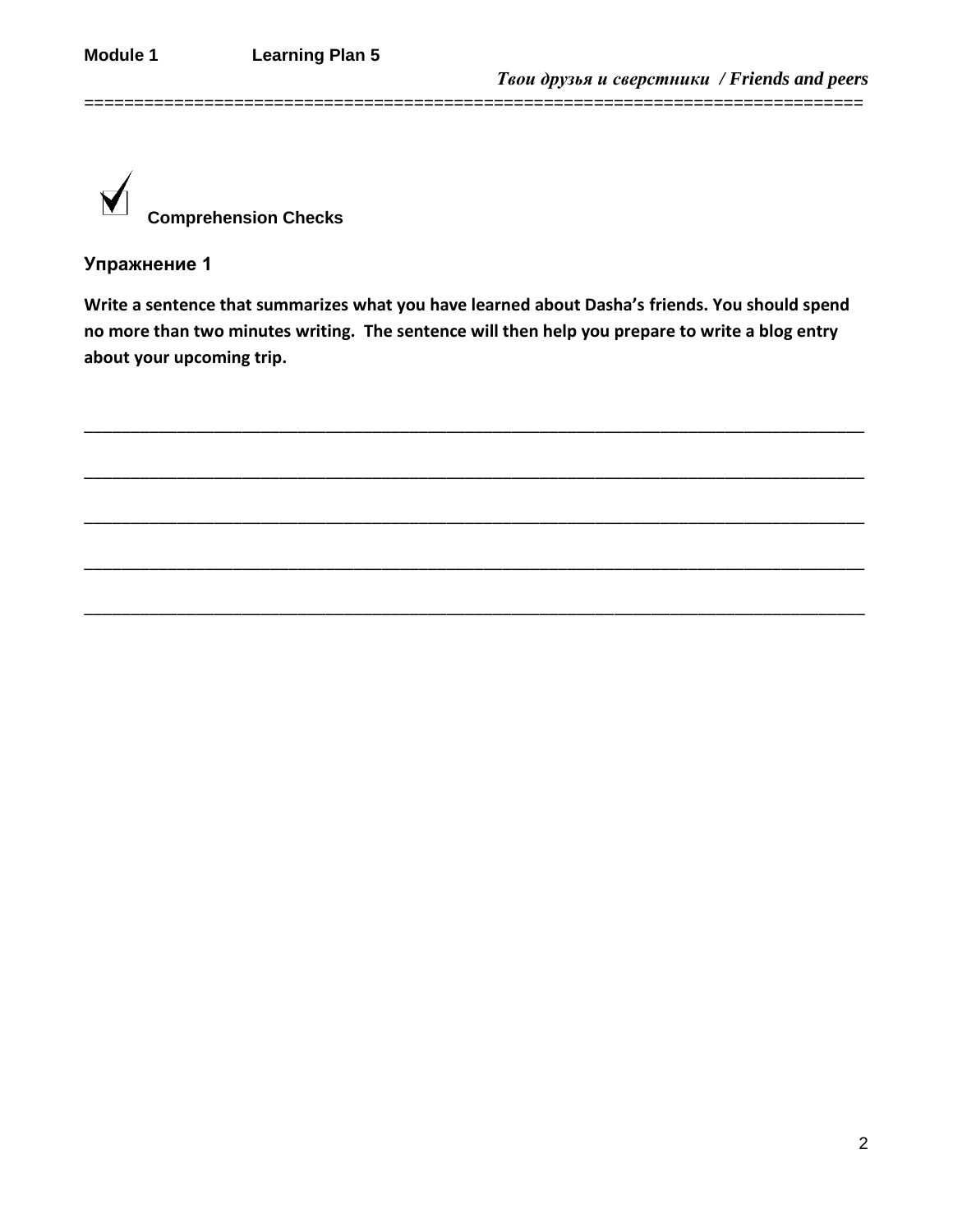#### Упражнение 2

You are preparing for a Skype conversation with Dasha. Write some notes about what you want to tell her about one of your friends. You might include a description of your friend's appearance, personality, and interests. You might talk about what you and your friend do together. You might use some of the following words from the text in your notes or other vocabulary that describes your friend.

| Одноклассник, одноклассница | Внимательный, внимательная |
|-----------------------------|----------------------------|
| Общаемся                    | Весёлая, весёлый           |
| Умный, умная                | Симпатичная, симпатичный   |
| Хочет стать                 | Увлекается                 |
| Добрый, добрая              |                            |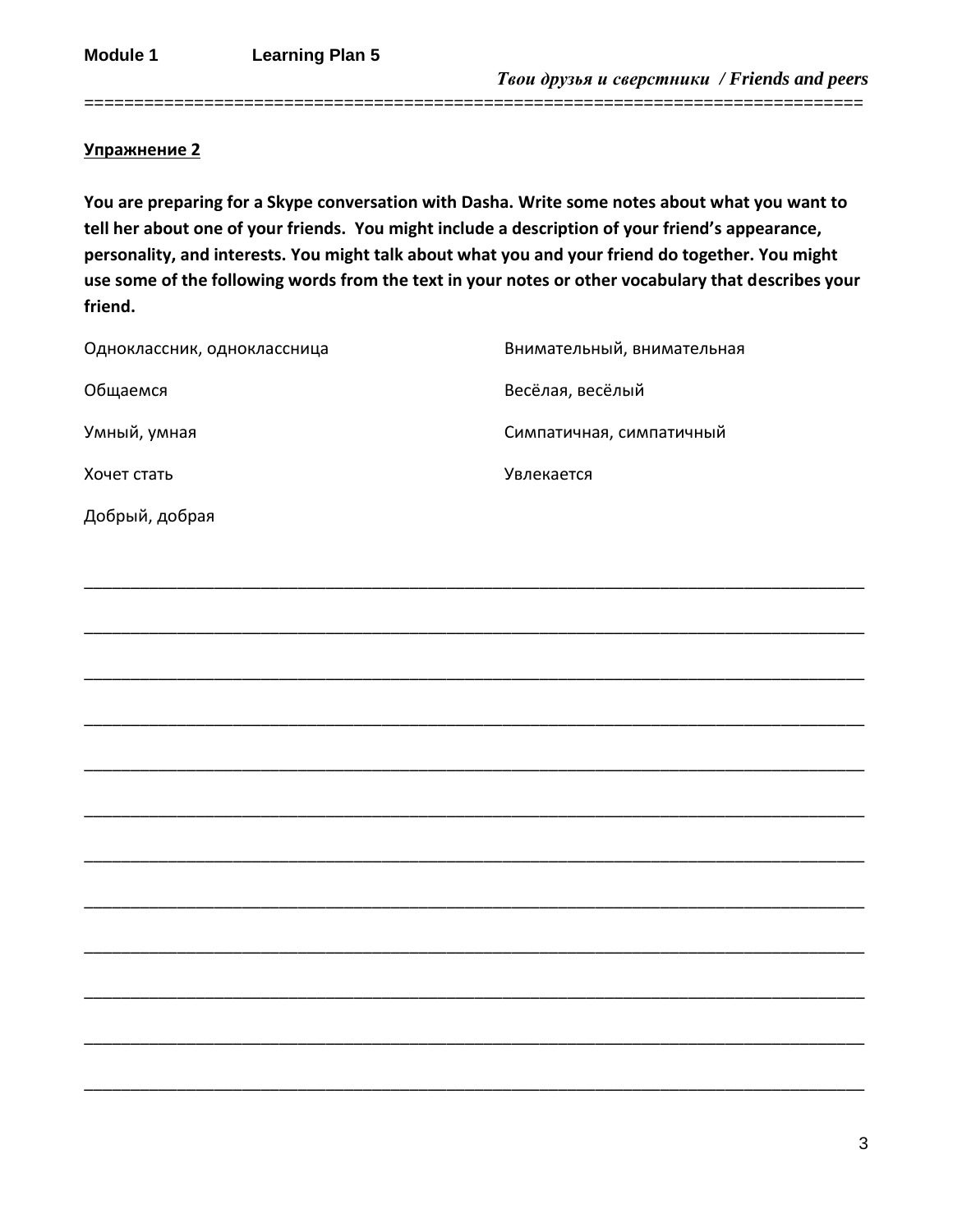# Упражнение 3

Prepare a blog entry about what you plan to do in Moscow with Dasha and her friend. Include information about "Who, what, when, where." Include questions you have about your plans and about other activities you would like to do while you are in Moscow.

Напиши в своём блоге о том, что ты хочешь делать в Москве вместе с Дашей и её друзьями (с кем, что, когда и где).

My blog...

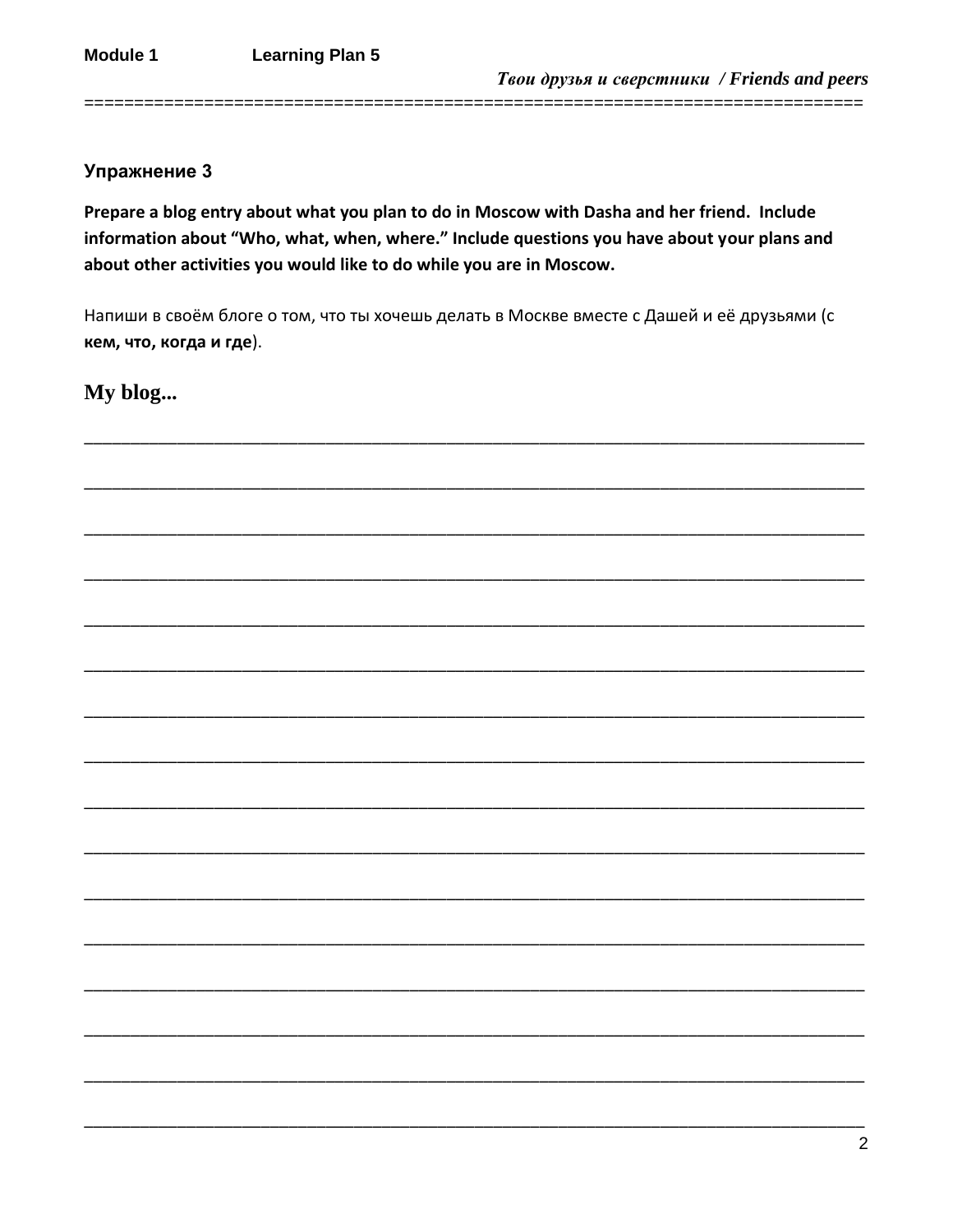## **Упражнение 4**

**In preparation for the interviews you expect to have with media representatives, practice asking and answering questions about music. Work with a partner, with one person writing 5 questions and the other person answering the questions.**

==============================================================================

**You might use some of the following words in your questions and answers. You will need to change some of the forms of the words to use them correctly in your questions and answers.**

Слушать Играть на… Выступать Концерт Певец, певица Поп-музыка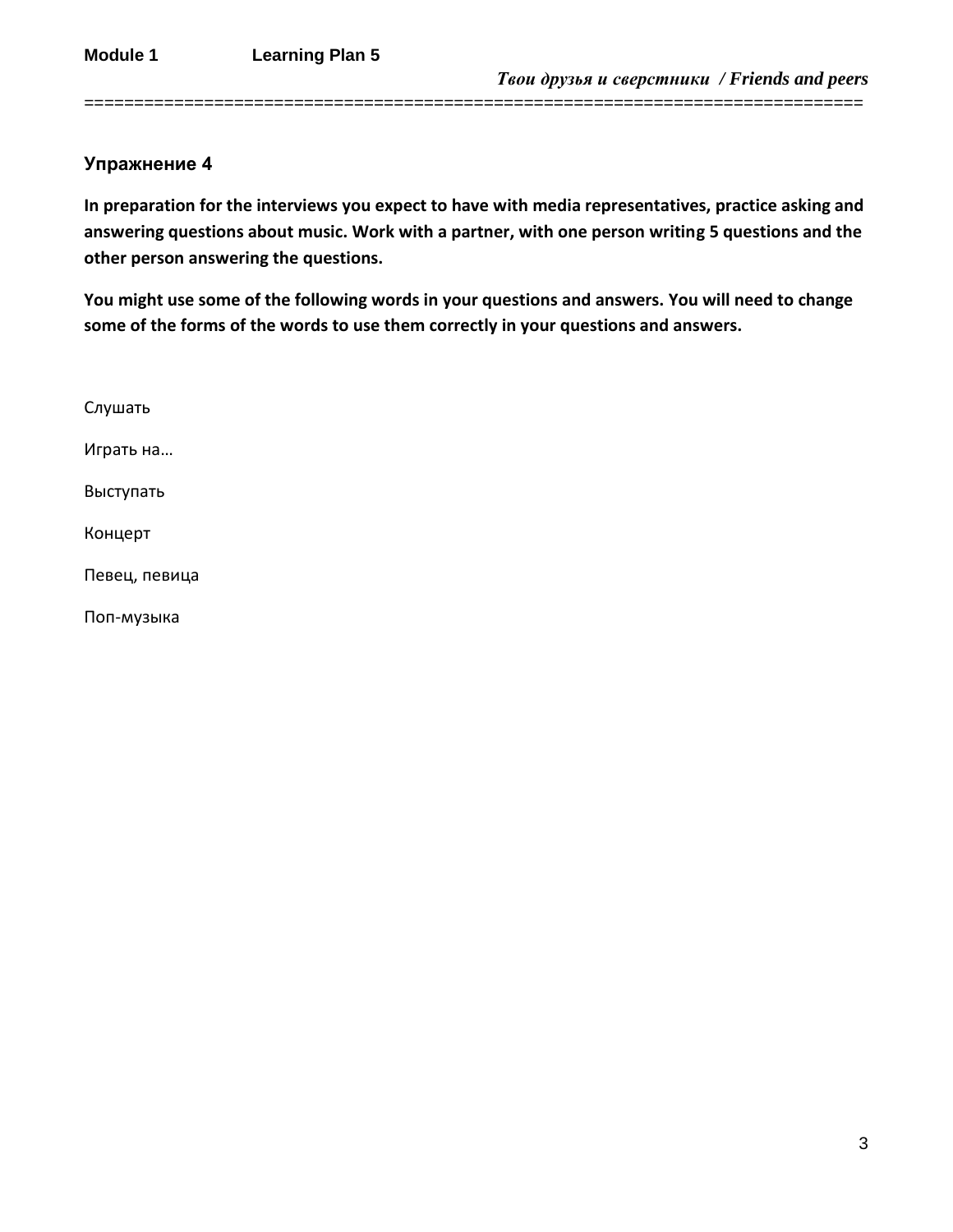# **STUDENT PROGRAM LEARNING PLAN**

*For step-by-step help in completing this document, please see the accompanying annotated learning plan and sample learning plan.*

==============================================================================

| Date:                           |                   | Grade Range of Learners: Pre-College students |  |
|---------------------------------|-------------------|-----------------------------------------------|--|
| <b>Total Number of Minutes:</b> | 60 <sub>min</sub> | Targeted Performance Level: Intermediate Mid  |  |

#### **LEARNING GOALS**

*What Can-Do statement(s) from the curriculum template does this lesson address?*

I can talk with someone about hobbies and interests. (IS)

I can understand the main idea of a message on a familiar topic (friends). (IR)

I can describe someone's appearance and personality. (PS/PW)

I can post messages on a shared blog page for the Russian hosts. (PW)

I can write journal entries about their travel plans and preparations. (PW)

#### **OPENING ACTIVITY**

*How will you capture the students' energy and commitment for this lesson?*

# **An American student receives a reply from Dasha about her friends.**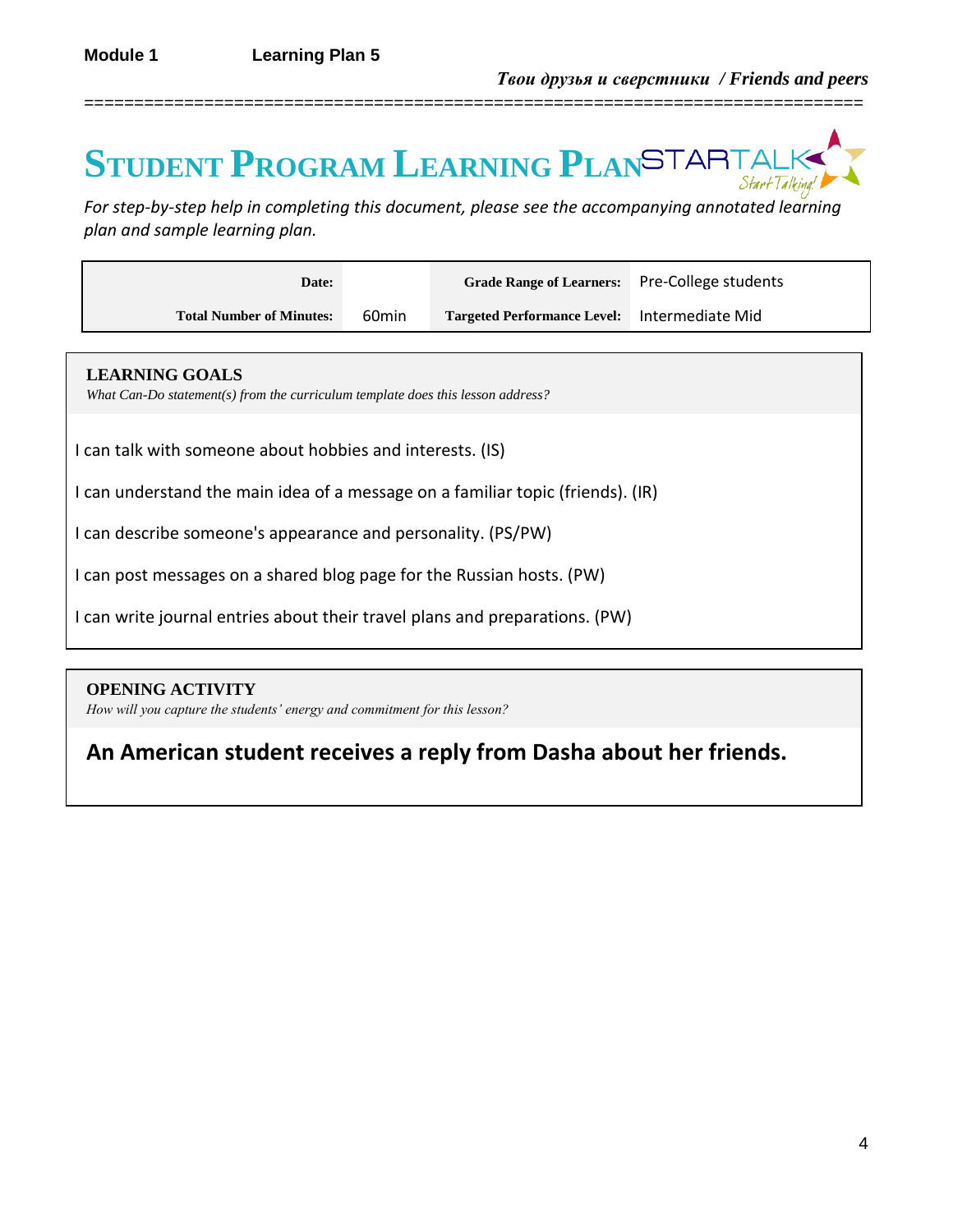**STAGE 1 What will learners be able to do with what they know by the end of this episode***?*

## **STAGE 2**

**How will learners demonstrate what they can do with what they know by the end of this episode?**

#### **EPISODE 1**

| <b>Learning Targets</b>                                                                  | <b>Culture, Content &amp; Language</b>                                                                                                                 | <b>Checking for Learning</b>                                                                                                                                                                                                                                                                                                        |
|------------------------------------------------------------------------------------------|--------------------------------------------------------------------------------------------------------------------------------------------------------|-------------------------------------------------------------------------------------------------------------------------------------------------------------------------------------------------------------------------------------------------------------------------------------------------------------------------------------|
| What specific can-do                                                                     | What do learners need to know to meet                                                                                                                  | How will you know that learners have met the learning                                                                                                                                                                                                                                                                               |
| addresses this episode?                                                                  | the can-do?                                                                                                                                            | target for this episode?                                                                                                                                                                                                                                                                                                            |
| I can understand the<br>main idea of a message<br>on a familiar topic<br>(friends). (IR) | Да, у меня тоже много<br>друзей. Мои одноклассники<br>- отличные ребята. Я тебя с<br>ними познакомлю. Мы<br>вместе в школе и общаемся<br>после уроков. | Learners read aloud the text and listen to<br>the audio prompt.<br>Learners write a sentence that summarizes<br>what they have learned about Dasha's<br>friends. Learners should spend no more<br>than two minutes writing. The sentence<br>will then help the learners prepare to write<br>a blog entry about their upcoming trip. |

==============================================================================

#### **EPISODE 2**

| <b>Learning Targets</b><br>What specific can-do addresses<br>this episode? | Culture, Content & Language<br>What do learners need to know to<br>meet the can-do? | <b>Checking for Learning</b><br>How will you know that learners have met the learning<br>target for this episode? |
|----------------------------------------------------------------------------|-------------------------------------------------------------------------------------|-------------------------------------------------------------------------------------------------------------------|
| I can describe someone's<br>appearance and<br>personality. (PS/PW)         | Умный, умная, Хочет<br>стать, Добрый, добрая,<br>Внимательный,                      | In classroom: Learners will talk in pairs about<br>their friends.                                                 |
| I can talk with someone<br>about hobbies and                               | внимательная, Весёлая,<br>весёлый, Симпатичная,<br>симпатичный,                     | They write some notes about what they want<br>to tell Dasha about one of their friends.                           |
| interests. (IS)                                                            | Увлекается                                                                          | Independent Learner: Learners will<br>summarize the text aloud to the best of their<br>ability.                   |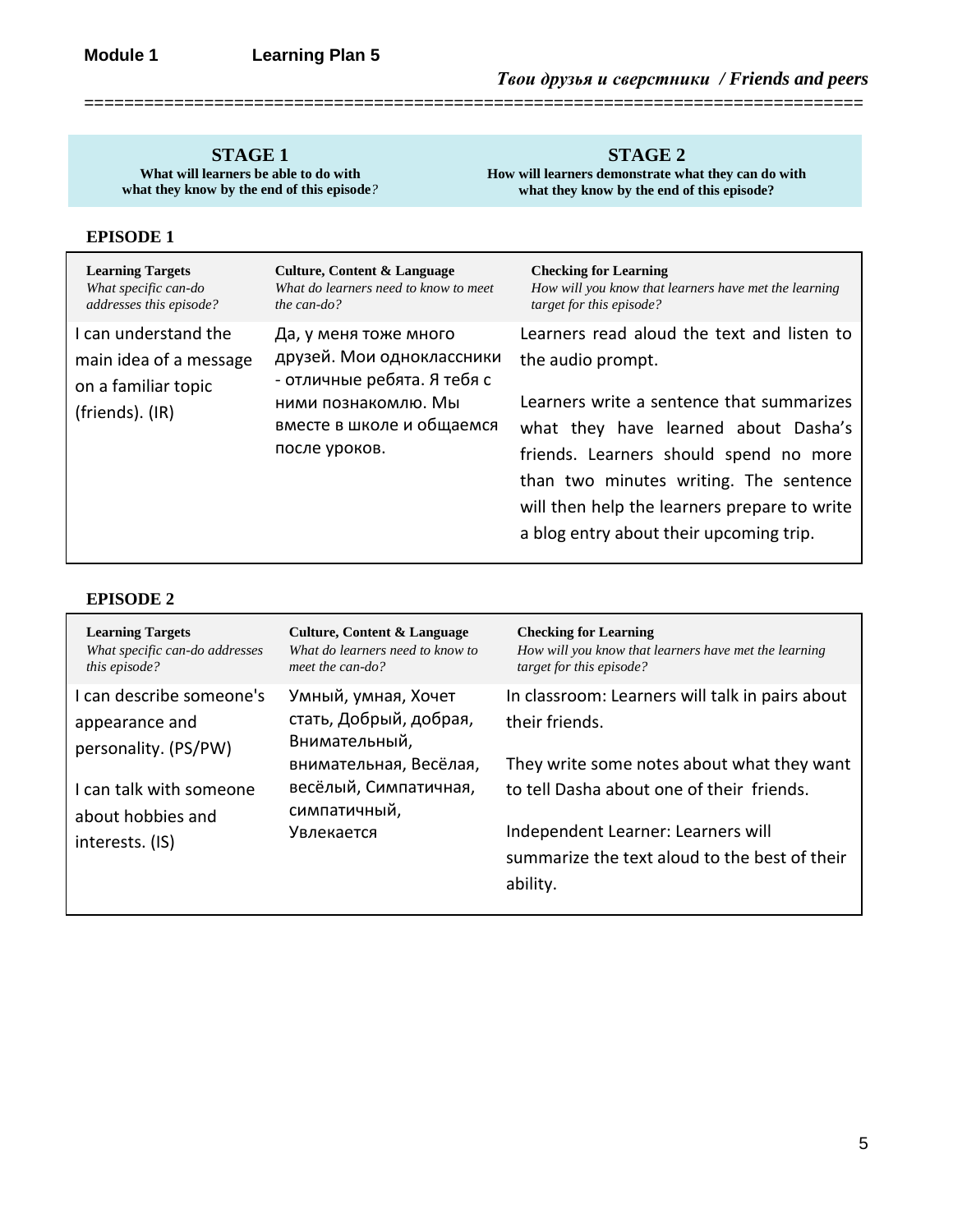#### **EPISODE 3**

| <b>Learning Targets</b> | <b>Culture, Content &amp; Language</b> | <b>Checking for Learning</b>                                 |
|-------------------------|----------------------------------------|--------------------------------------------------------------|
| What specific can-do    | What do learners need to know          | How will you know that learners have met the learning target |
| addresses this episode? | to meet the can-do?                    | for this episode?                                            |
| I can post messages on  | Answering questions                    | Learners prepare a blog entry about what they                |
| a shared blog page for  | "Who, what, when,                      | plan to do in Moscow with Dasha and her                      |
| the Russian hosts. (PW) | where."                                | friends.                                                     |

==============================================================================

#### **EPISODE 4**

| <b>Learning Targets</b><br>What specific can-do addresses<br>this episode?                                                                    | Culture, Content &<br>Language<br>What do learners need to<br>know to meet the can-do? | <b>Checking for Learning</b><br>How will you know that learners have met the learning target<br>for this episode?                                                                                                                                                                |
|-----------------------------------------------------------------------------------------------------------------------------------------------|----------------------------------------------------------------------------------------|----------------------------------------------------------------------------------------------------------------------------------------------------------------------------------------------------------------------------------------------------------------------------------|
| I can write journal entries<br>about travel plans and<br>preparations.(PW)<br>I can talk with someone<br>about hobbies and<br>interests. (IS) | Слушать,<br>Играть на,<br>Выступать, Концерт,<br>Певец, певица,<br>Поп-музыка          | In the classroom: Learners work with a partner,<br>with one person writing 5 questions and the<br>other person answering the questions. Make<br>journal entries individually afterwards.<br>Independent learner: Write questions and<br>answer them aloud. Make journal entries. |

**Add additional learning episodes as needed by copying a learning episode box.**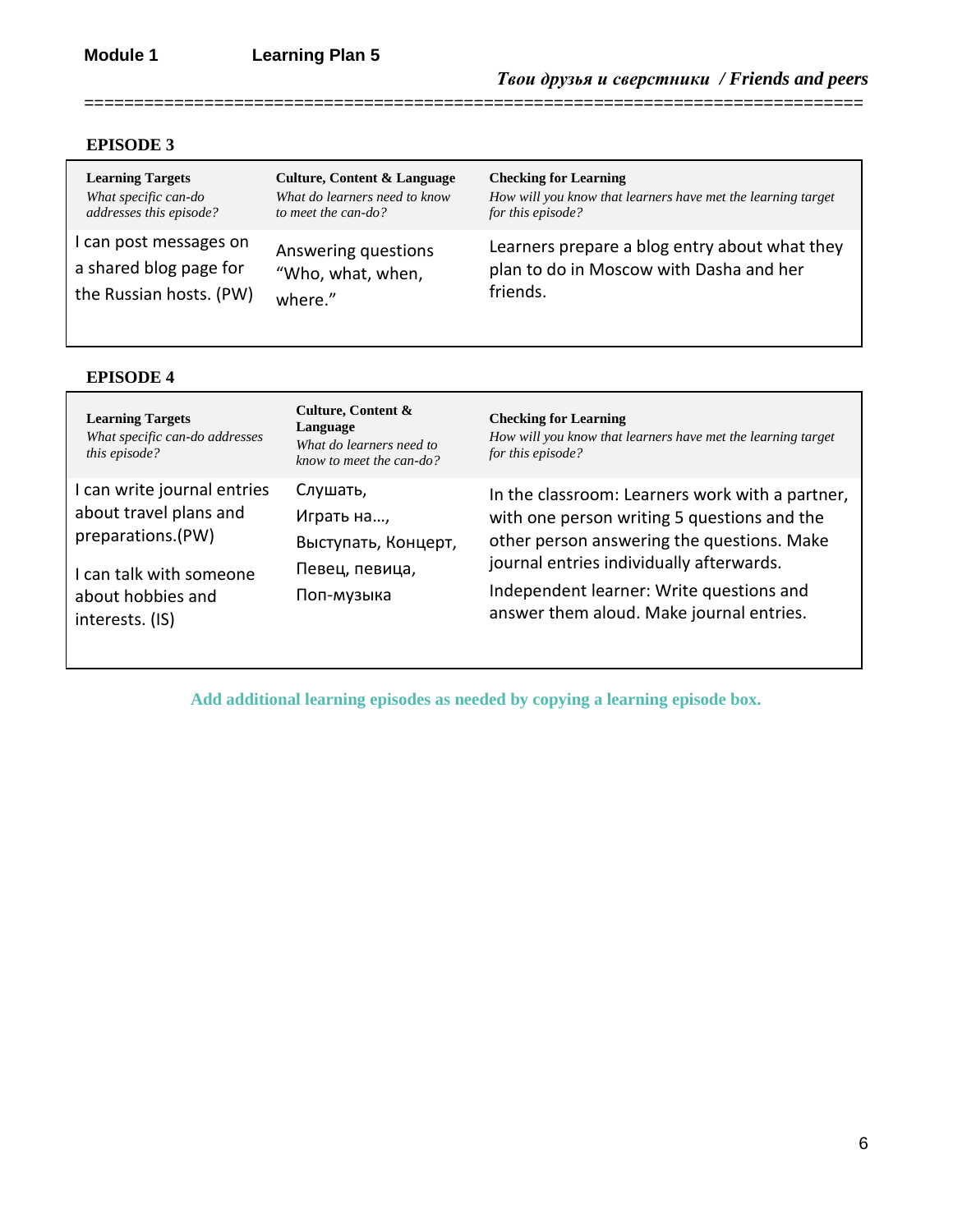==============================================================================

#### **MATERIALS NEEDED**

*What supplies and materials will you need to successfully implement this learning plan?*

**Text, audio**

#### **REFLECTION/NOTES TO SELF**

*Did all learners meet the learning goals of the lesson? What will you do to adapt for those who are not learning? What might you do in subsequent lessons?*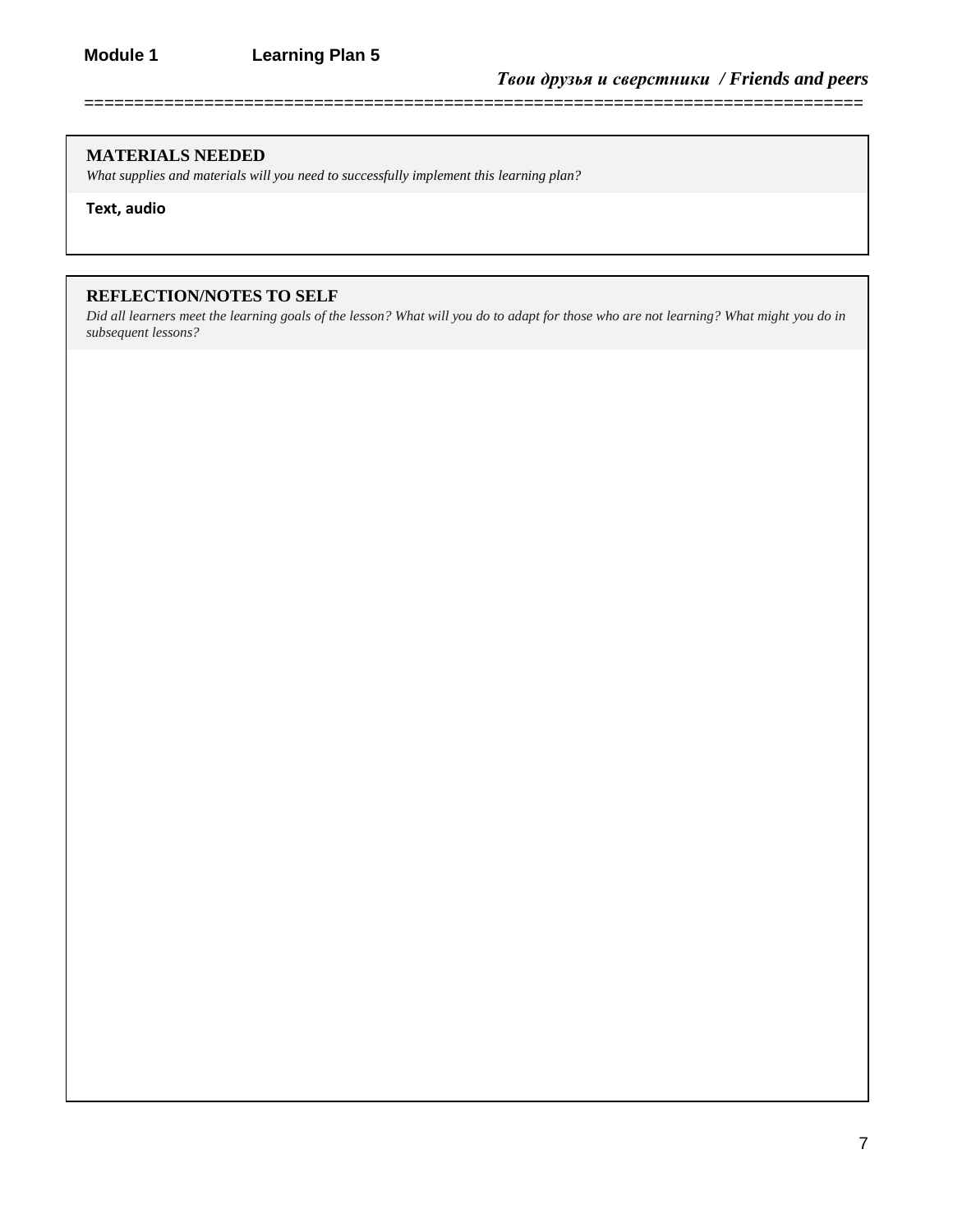==============================================================================

8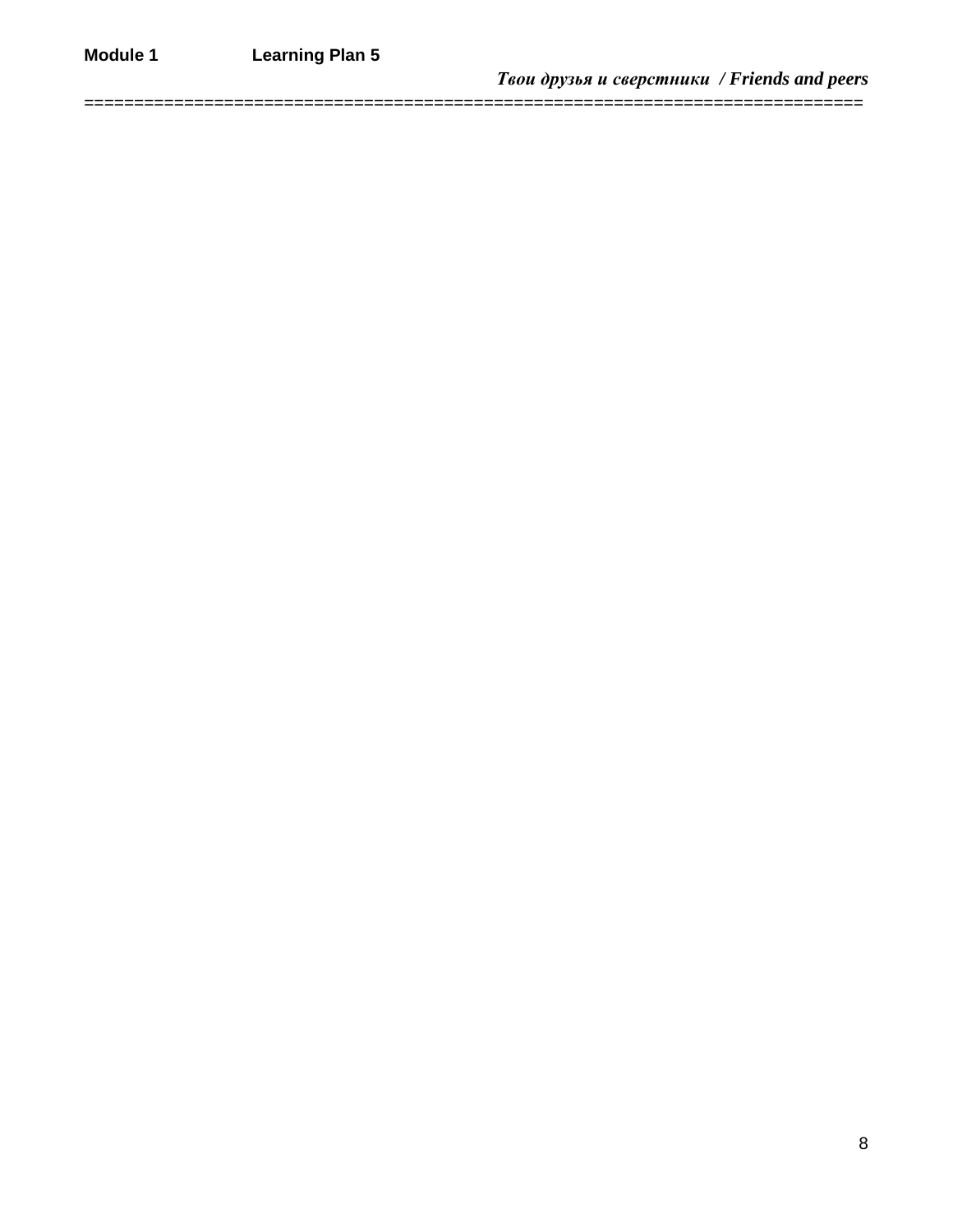**TIME: 15**

**While only Stage 1 and Stage 2 are required for STARTALK purposes, programs are encouraged to use Stage 3 as a planning tool in ways that best meet the needs of their instructors.**

==============================================================================

#### **STAGE 3**

**What will prepare learners to demonstrate what they can do with what they know?** 

*Do the learning activities allow students to move from input to shared/guided practice and then to independent application of new learning? Do all activities make the best use of instructional time to maximize student learning and take an appropriate amount of time considering the age of the learner? Do the learning activities provide variety to enable a lively pace for the lesson?*

#### **LEARNING ACTIVITIES FOR EPISODE 1**

*What activities will be used to ensure learners accomplish the learning targets from Episode 1?* 

| Learners will read the reply from Dasha and listen to the audio prompt. Learners |
|----------------------------------------------------------------------------------|
| write a sentence that summarizes what they have learned about Dasha's friends.   |
| You should spend no more than two minutes writing. The sentence will then help   |
| learners prepare to write a blog entry about your upcoming trip.                 |

| <b>LEARNING ACTIVITIES FOR EPISODE 2</b><br>What activities will be used to ensure learners accomplish the learning targets from Episode 2?                                                                                                                                    |                 |
|--------------------------------------------------------------------------------------------------------------------------------------------------------------------------------------------------------------------------------------------------------------------------------|-----------------|
| Learners are preparing for a Skype conversation with Dasha. They write some<br>notes about what they want to tell her about one of their friends.                                                                                                                              | <b>TIME: 15</b> |
| They might include a description of their friend's appearance, personality, and<br>interests. They might talk about what they and their friend do together. They<br>might use some of the words from the text in your notes or other vocabulary that<br>describes your friend. |                 |
| Learners will repeat the text aloud to the best of their ability, paying attention to<br>the stress on the words.                                                                                                                                                              |                 |